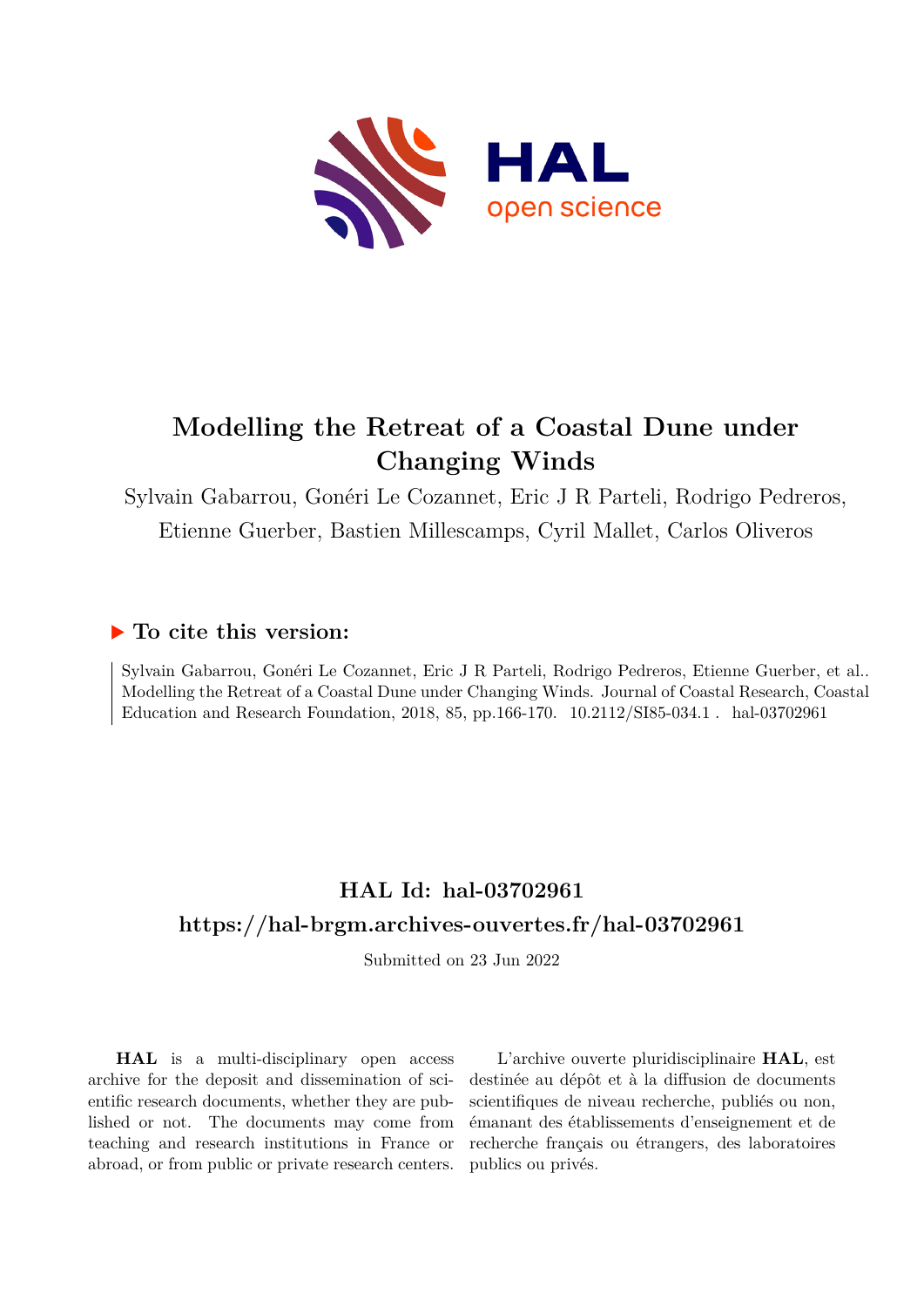

# **Modelling the Retreat of a Coastal Dune under Changing Winds**

Authors: Gabarrou, Sylvain, Le Cozannet, Gonéri, Parteli, Eric J.R., Pedreros, Rodrigo, Guerber, Etienne, et al.

Source: Journal of Coastal Research, 85(sp1) : 166-170

Published By: Coastal Education and Research Foundation

URL: https://doi.org/10.2112/SI85-034.1

BioOne Complete (complete.BioOne.org) is a full-text database of 200 subscribed and open-access titles in the biological, ecological, and environmental sciences published by nonprofit societies, associations, museums, institutions, and presses.

Your use of this PDF, the BioOne Complete website, and all posted and associated content indicates your acceptance of BioOne's Terms of Use, available at www.bioone.org/terms-of-use.

Usage of BioOne Complete content is strictly limited to personal, educational, and non - commercial use. Commercial inquiries or rights and permissions requests should be directed to the individual publisher as copyright holder.

BioOne sees sustainable scholarly publishing as an inherently collaborative enterprise connecting authors, nonprofit publishers, academic institutions, research libraries, and research funders in the common goal of maximizing access to critical research.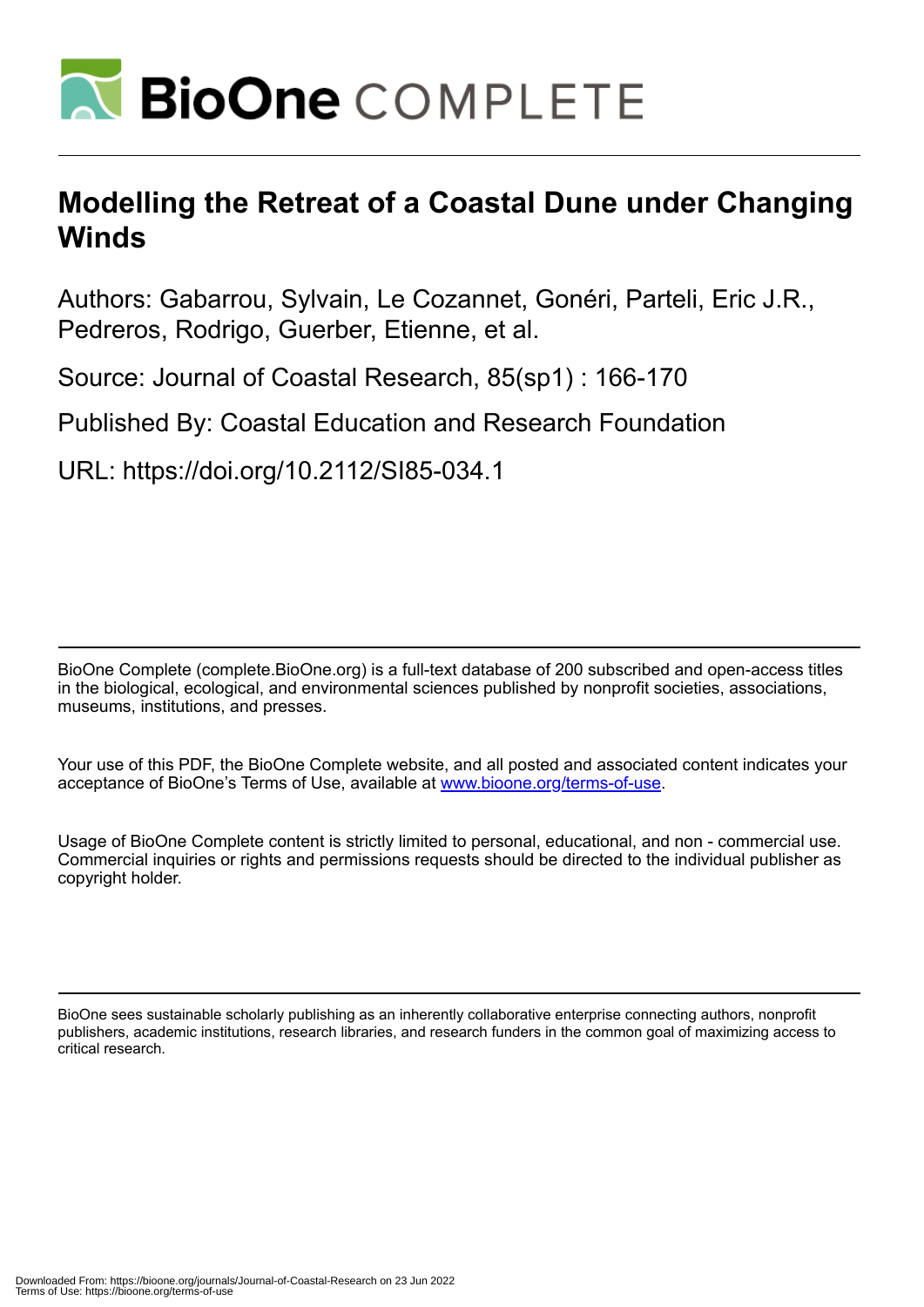| Coastal<br>' Research<br>ournal | $\sim$<br>υı | $\mathbf{v}$ | 170<br>166– | --<br>∙lorıda<br>raal<br>onut<br>- - - - - -<br>. .<br>$\sim$ | 201'<br>201 C<br>____ |
|---------------------------------|--------------|--------------|-------------|---------------------------------------------------------------|-----------------------|
|                                 |              |              |             |                                                               |                       |

### **Modelling the Retreat of a Coastal Dune under Changing Winds**

 $\mathbf{Sy}$ Ivain Gabarrou†, Gonéri Le Cozannet†, Eric J.R. Parteli‡, Rodrigo Pedreros†, Etienne Guerber†, **Bastien Millescamps§, Cyril Mallet§ , and Carlos Oliveros†**

> **‡** Department of Geosciences University of Cologne Cologne, Germany

**†** BRGM, French Geological Survey Orléans, France

#### **ABSTRACT**



www.JCRonline.org

§ BRGM, Regional Agency New-Aquitaine French Geological Survey Bordeaux, France



Gabarrou, S.; Le Cozannet, G.; Parteli, E.J.R.; Pedreros, R.; Guerber, E.; Millescamps, B.; Mallet, C., and Oliveros, C., 2018. Modelling the Retreat of a Coastal Dune under Changing Winds. *In:* Shim, J.-S.; Chun, I., and Lim, H.S. (eds.), *Proceedings from the International Coastal Symposium (ICS) 2018* (Busan, Republic of Korea). *Journal of Coastal Research*, Special Issue No. 85, pp. 166–170. Coconut Creek (Florida), ISSN 0749-0208. Coastal dunes can move in response to winds and cause serious hazard to human assets. Changes in wind patterns,

potentially occurring as a consequence of climate change or variability, could affect rates of aeolian transport and migration velocity of coastal dunes. However, most of previous modeling studies were conducted assuming that aeolian bedforms are subject to constant wind velocities. This article presents a modeling of the mobility of the Dune du Pilat in Aquitaine, a coastal transverse dune exposed to winds of varying intensity. It applies well-established models and empirical formula for aeolian dune migration, including a model previously validated against measurements of real profiles of desert and coastal dunes. The average migration velocity of Pilat dune predicted by the models is about 3m/year, which is in good agreement with in-situ measurements. To test the response of transverse dune mobility to changing winds, virtual wind time series are generated using a stochastic model. Modelling experiments suggest that more frequent storms have less impacts than more intense winds. Due to the size of the Pilat Dune (altitude of about 100m), these result in moderate changes in the average dune velocity. This study shows that the approach of combining a stochastic model for winds with a morphodynamic dune model can provide valuable insight into how aeolian bedforms respond to changes in flow conditions potentially caused by climate change.

**ADDITIONAL INDEX WORDS:** *Coastal dunes, dune migration hazard, stochastic wind model, climate change.*

#### **INTRODUCTION**

Unvegetated mobile dunes can be associated with a significant hazard of burying assets located behind their avalanche slopes. For risk management, a most significant parameter is the rate of retreat of the dune, that is, the velocity of its avalanche slope. In existing risk assessment procedures, past rates of dune mobility are usually extrapolated to estimate the expected lifetime of assets located behind the avalanche slope. However, this approach neglects potential impacts of climate change and variability for wind regimes. This source of uncertainties remains difficult to evaluate because winds are most difficult variables to predict using climate change modeling. For example, Pryor, Nikulin and Jones (2012) show that different model-scales can generate differences in model outcome as large as the predicted changes. In this case, using winds from climate models might be less relevant than testing how plausible different winds may affect dune mobility and hazards. Hence, this paper explores an approach to evaluate the sensitivity of dune retreat to changing winds.

The approach is applied at the Dune du Pilat in South-Western France. It consists in evaluating the dune retreat using a morphodynamic dune model and simplified approaches based on

*\_\_\_\_\_\_\_\_\_\_\_\_\_\_\_\_\_\_\_\_ DOI: 10.2112/SI85-034.1 received 30 November 2017; accepted in revision 10 February 2018.*

\*Corresponding author: g.lecozannet@brgm.fr

the quasi-equilibrium dune hypothesis under different sets of wind time series: (1) the real time series of wind velocities; (2) other possible wind time-series representing the present climate; (3) simulations of wind time series representing plausible slightly changing wind conditions. The simulations of wind time series are generated using a wind stochastic model (Monbet, Ailliot and Prevosto, 2007; Ailliot and Monbet, 2012). Here, the modeled present dune retreat rates are compared with observations, and the uncertainties due to the variability of simulated wind time series and due to different sand flux formula are evaluated. Finally, the sensitivity of the dune retreat rates to changing wind parterns are analysed and discussed with specific attention to mobile coastal dunes management.

#### **Site description**

The site selected for this modeling study is the Pilat dune, located in south-western France in Aquitaine. In this region, highintensity winds (velocities higher than 8m/s) originate from the west and are mostly perpendicular to the coast. The formation of dunes in Aquitaine is described by Froidefond and Prud'homme (1991): wooded parabolic dunes were formed in the  $XVI<sup>th</sup>$  century above two ancient paleosols dated from 3500 years BP to 2900 years BP. They were progressively covered by sand until the end of the 18th century, at the time of first attempts to mitigate the migration of sand through revegetalization and use of vegetation debris. Subsequently, a 80 m high transversal dune was covered by a forest of young pines, cultivated for their resin but also used for fixing the sand. By the end of the 19th century, the dune was

<sup>©</sup>Coastal Education and Research Foundation, Inc. 2018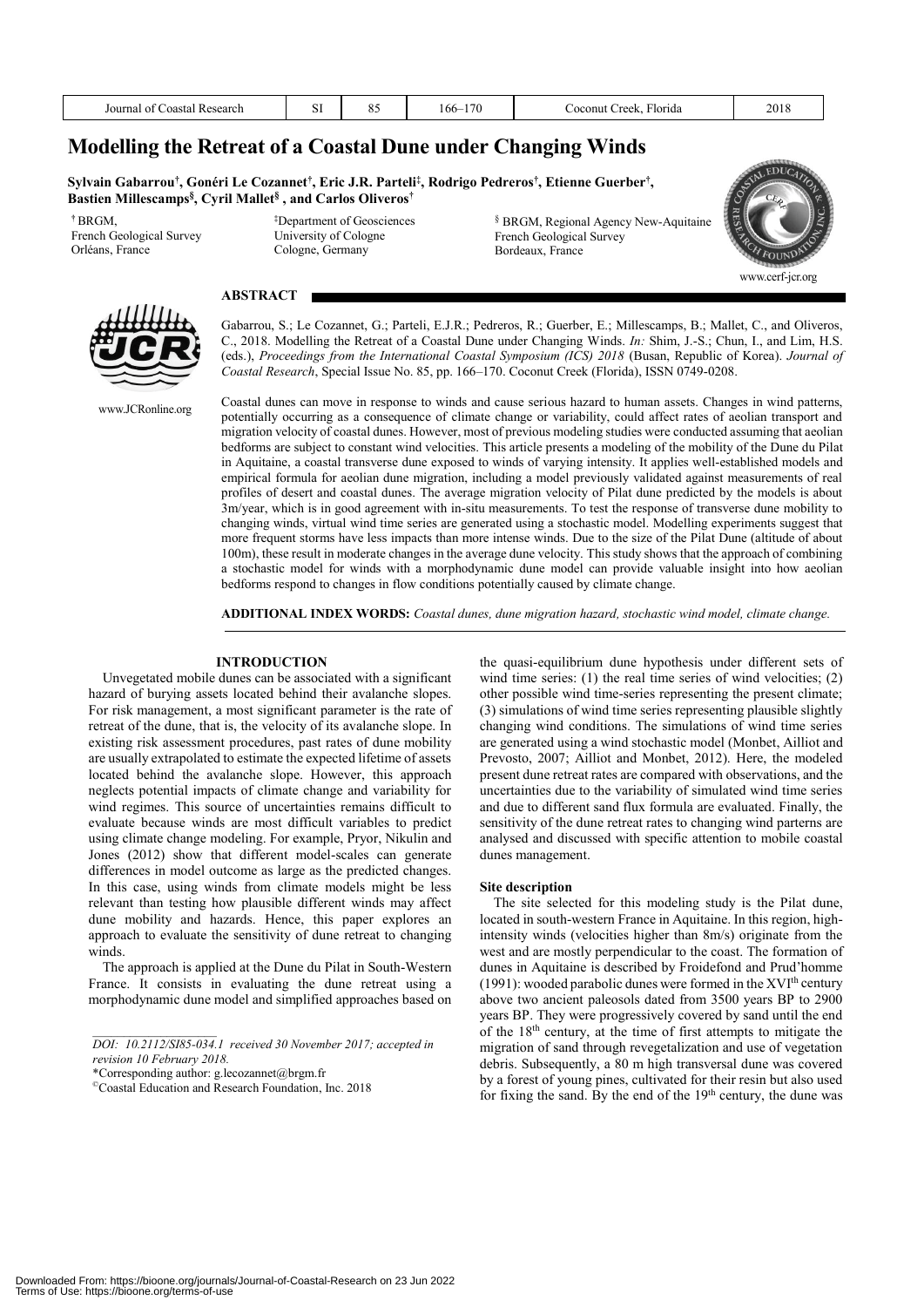buried by 20 to 30 m of sand, so that it reached a height of 115m by 1910. Today, the Pilat dune it is 2500m long and 500 m wide, and reaches a height of 107m. These rapid morphological changes are due to aeolian processes that involve sand brought to the coast by waves and currents. Because of its dimension, mobility and absence of vegetation, the dune of Pilat remains presently a geomorphological exception in south-western France (Tastet and Pontee, 1998).



Figure 1. Avalanche slope of the dune (north-eastern side, May 2015).



Figure 2. Mean dune retreat rates per dune sector (in m/yr) according to a DSAS (Thieler *et al.*, 2009) analysis of three aerial images from 2000 to 2011. The marker used here is the dune/forest limit.

The eastern side of the dune is characterized by an avalanche slope (Figure 1). Its velocity can be evaluated using different methods: aerial photographs (2000, 2005 and 2011) allow digitalizing the permanent vegetation limits, leading to mean rates of 3.3m/yr (Figure 2). Furthermore, historical maps of the French Geographic Institute (IGN) and their metadata show that from 1965 to 1995, the dune retreat varies from 60m to 120m (averaged displacement along the entire dune: 100m). Hence, at these timescales, the observed dune retreat ranges from 2 m/year to 4 m/year (mean of 3.3m/year). Finally, additional information has been made available through an in-situ survey undertaken from 1935 to 1992 by Henri Ferradou, a private individual (www.dunepilat.com), who measured the distance between the foot of characteristic trees and the foot of the dune: his results gave a global displacement of 280 m during 57 years, *i.e.* 4.9 m/year in average, and a discontinuous migration with yearly speed varying between 0 and 10 m/year.

#### **METHODS**

To test the response of the dune to different wind conditions, virtual wind time series are generated using the stochastic model shown in Figure 3. Then, observed and simulated wind time series are used to calculate the retreat of the dune.

#### **Wind stochastic model**

Previous works have proposed stochastic models able to reproduce realistic wind time series (Monbet, Ailliot and Prevosto, 2007; Ailliot and Mombet, 2012). The wind stochastic model used for this study is a Gaussian Markov Switching Auto-Regressive (G-MSAR) model for wind time series (G-MSAR) (Guerber, Le Cozannet and Pedreros, 2008):

$$
Y_t = N(a^{(s_t)}Y_{t-1} + b^{(s_t)}, \sigma^{(s_t)}) \qquad (1)
$$

where Y is the observed wind time series intensity, S is the hidden state chain and  $N(\mu,\sigma)$  the Gaussian distribution with mean  $\mu$  and standard deviation σ. The time series of non-observable hidden S control Y, and a and b are state dependent parameters.



Figure 3. hidden states of the wind stochastic models and the related transient probabilities and their physical meaning.

The stochastic model is fitted to observed SeaWinds wind time series covering 9 years from 2000 to 2008. These satellite observations are in good agreement with shorter in-situ wind measurements acquired by Météo-France. The fitting procedure uses an expectation-maximisation algorithm, which estimates the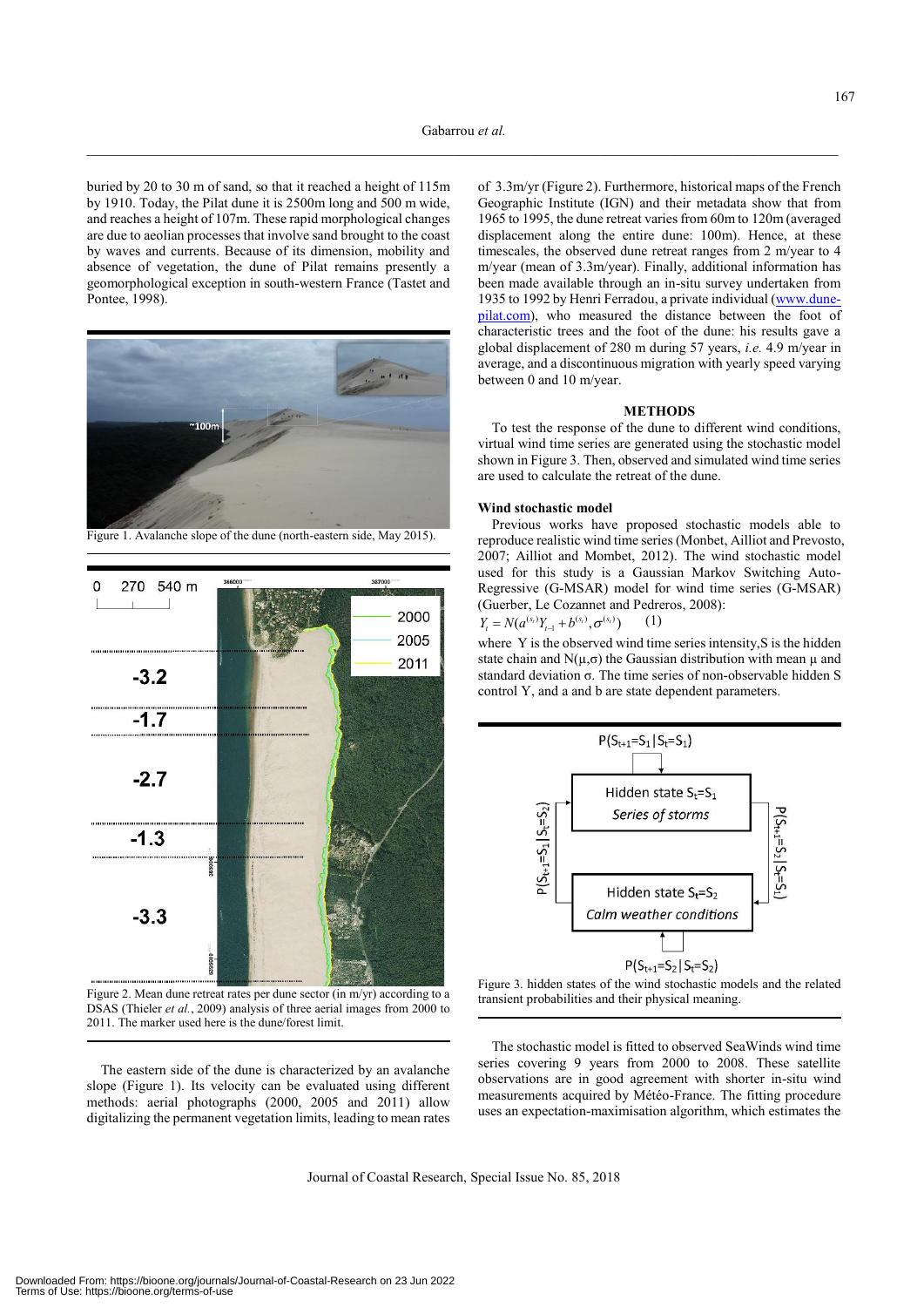parameters of equation 1 together with state switching probabilities (Monbet, Ailliot and Prevosto, 2007). Here, to preserve the seasonality of wind regimes, the G-MSAR model parameters are estimated for two distinct periods (winter from October to March, and summer from April to September). This data fitting provides the baseline stochastic model, representing the wind time series (here at 6h timesteps) in the current climate conditions. Finally, by modifying the stochastic model parameters in equation (1) or the state transient probabilities, it becomes possible to generate new time series representative of slightly different wind climates.

#### **Aeolian dune retreat calculations**

Following previous works on the formation of barchans and transverse dunes, the sand transport direction is assumed essentially constant over time (Kroy, Sauermann and Hermann, 2002; Hersen *et al.*, 2004; Katsuki, Kikuchi and Endo, 2005; Pelletier, 2009; Zheng, Bo and Zhu, 2010). This approximation is realistic here, because the direction of winds able to generate saltation is mostly perpendicular to the coastline.

The wind shear velocity u\* is computed at each 6h time step of the wind time series (Bagnold, 1941; Pye and Tsoar 1990). To compute the dune velocity from the wind data time series, two approaches are used: the first approach considers that the dune size changes more slowly than its position, and that the velocity of transverse dunes is proportional to the average transport rate divided by the dune height (Bagnold 1941; Pye and Tsoar 1990; Parteli, Andrade and Hermann, 2011; Parteli *et al.*, 2014); the second approach is an adaptation of a well-established aeolian dune morphodynamic model (Sauermann, Kroy and Hermann, 2001). This dune model combines a quantitative description of the turbulent wind field over the topography with a continuum model for the motion of the saltating particles and the evolution of the sand surface. In the latter approach, time series of  $u^*$  allow to calculate the sand flux q<sub>s</sub>, which are estimated here following classical formula (Bagnold, 1941; Iversen and Rasmussen, 1999; Lettau and Lettau, 1978; Sorensen, 1991; Sauermann, Kroy and Hermann, 2001) as well as empirical formula developed for the specific case of Aquitaine beaches (Pedreros, 2001). Finally, the dune migration velocity v<sub>d</sub> can be calculated following the approach of Elbelrhiti, Claudin and Andreotti (2005).

#### **RESULTS**

Figure 4.A shows one of the wind time series used for fitting the stochastic model parameters and figure 4.B shows one of the simulated wind time series. A quantile-quantile comparison of simulated and observed time series shows comparable statistics for high winds intensities. Conversely, winds lower than 5m/s are under-represented in the simulations. This does not impact the results as the aeolian transport is negligeable in these conditions.

The simulations of the dune retreat between 2000 and 2008 are provided in Figure 5. Most of the classical formulas overestimate the dune displacement, which is found at about 3m/yr (Figure 2). However, the Pedreros (2000) formula underestimates the dune velocity. One possible explanation is that the Pedreros formula underestimates the sand flux for wind shear velocities close to the threshold shear velocity, while it better fits observed sand flux in Aquitaine in other wind conditions. Finally, Sauermann's formula is the closest to the observations, whether used in the complete morphodynamic model or within the simplified approach.

To test the ability of the wind stochastic model to produce dune migration rates compatible with the observations, 1,000 virtual time series are produced using the G-MSAR model, each representing one year of the present climate. The model results are very close to each other (Figure 6): each simulation leads to retreat rates ranging between 0 and 5m/year. Only 15% of the simulations fall outside the range of 2.5-3.5 m/year. The average dune retreat value is of 3.16 m/year and the median value of 3.1m/year. 47% of the simulations lead to retreat rates of 3±0.25m/year. The dune retreat rates calculated using the sandflux formula provide mean retreat rates ranging from 1.36m/year (Pedreros formula) to 3.48m/year (Bagnold formula).



Figure 4. seawinds time series in summer 2006 (A, above) and one of the summer wind time series simulated using the wind stochastic model (B, bellow) (see section 3.3). The two states of the hidden Markov chain can be identified by the colours (red and dark) of the time series.



Figure 5. Dune retreat over 2000-2008, obtained using Seawinds winds data. The boxes represent the standard deviation of the yearly dune retreat rates (interannual variability). The lines represent the maximum and minimum yearly dune retreat rates over 2000 to 2008.

Collectivly, these results suggest that there is a good agreement between (1) the observed dune retreat (values ranging from 1.3 to 4.9m/yr depending on the observation exact location, period and methods) (2) the dune retreat as calculated from the dunes' physical model forced by observed winds (yearly mean values ranging from 1.6 to 4.5m/year) and (3) the dune retreat as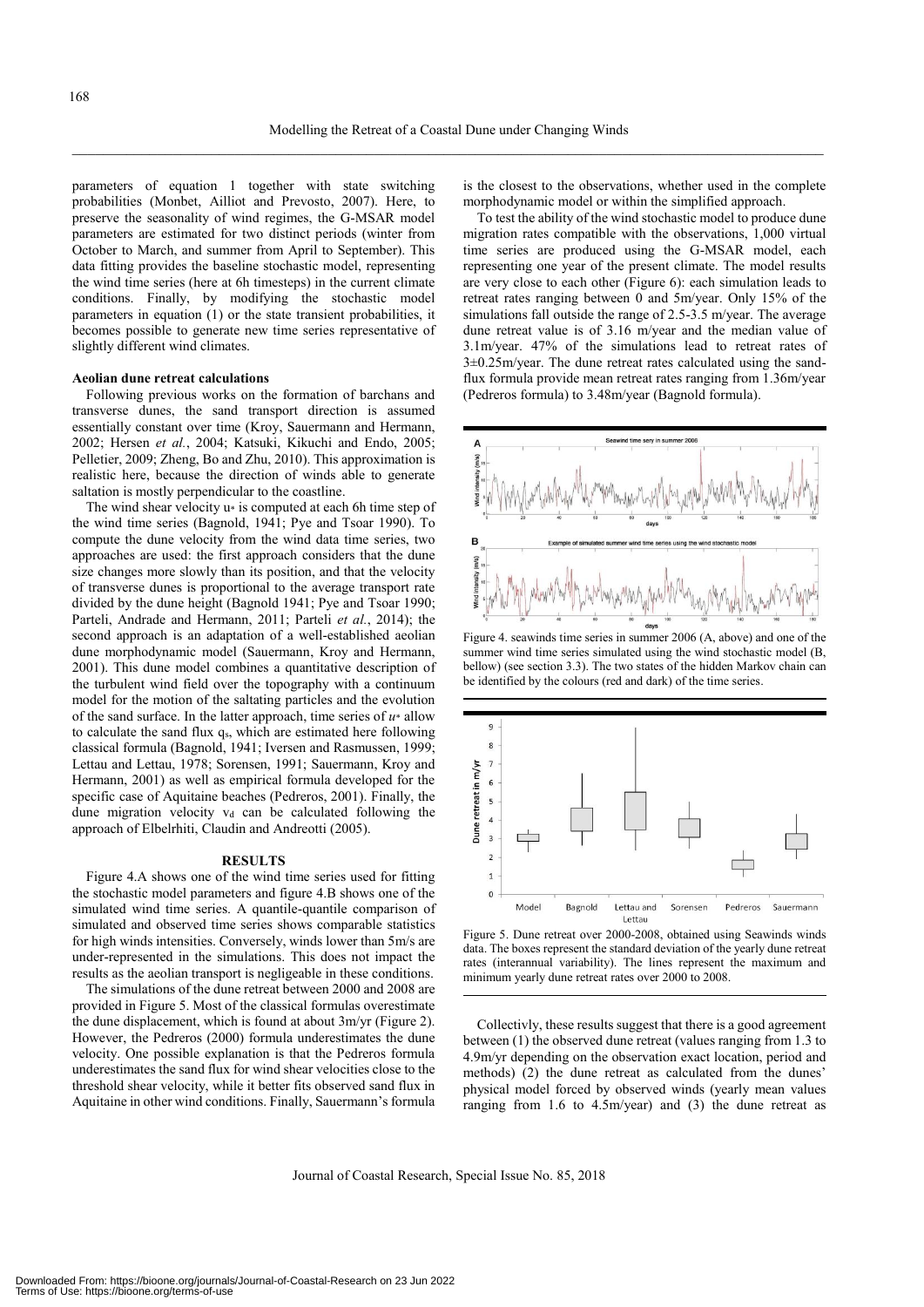calculated from the dunes' physical model forced by winds from the stochastic model (mean values ranging from 1.4 to 3.5m/year). However, the results presented above combine two different sources of uncertainties: (1) those due to the use of several models; (2) those related to the internal variability of observed wind time series. A variance-based sensitivity analysis (Saltelli *et al.*, 2008) shows that assuming equal confidence in each modeling approach. the influence of the variability of wind time series is found much lower (about 20%) than the influence of the variability of models outcome (about 70%). The influence of the combined effects of the two input parameters is estimated at about 10%. Other important sources of uncertainties not quantified here include: (1) the estimation of dune retreat rates from observations, including digitalization errors as well as differences due to the use of different dune toe indicators; (2) differences between the probability distributions of real and MSAR simulated wind time series; (3) the fact that all sand transport formula take as input parameter winds averaged in time (6h here), therefore not taking into account the full dynamics of wind transport processes.



Figure 6. histogram of the dune retreat based on the 1,000 simulations from MSAR for different dune retreat modelling approaches. The abscissas represent the retreat in m/year, with a graduation of 0.5m.

#### **DISCUSSION**

The good agreement between the various simulation and the observations suggest that the modeled yearly mean retreat rates can be used for a first estimate of dunes retreat velocities. Such results have useful implications for coastal management and climate change adaptation. In the current recommended practice of the coastal risk prevention plans in France, hazards due to dune mobility are taken into account in the following way: the analysts extrapolate the observed rates of dune retreat Lmean and consider the potential of an extreme event Lextreme, thus adding the two terms Lmean+Lextreme to map the hazardous areas at different time hozizons. Given the timescale considered in these scenarios (several decades), one important question is to know whether this approach is suitable in the context of climate change, in particular because Lmean may change in the future. In the particular case of the Dune du Pilat, significant touristic assets are present behind the dune of Pilat: the road of Biscarosse is situated along 1 km between 200 and 300 m from the foot of the dune, and three camping sites spread out from the foot of the dune until the road. Consequently, with an average displacement rate of 3m/year, the first segment of the road should be cut by 2070 approximately, and the camping sites will be progressively buried. For a timely planning of relocation, there is a need to better understand to which extent the observed retreat values can change in the future.

Such results can be easily obtained by simulating changes in wind time series, that is, by modifying the parameters of the G-MSAR model. Comparing the response of the dune with two different wind climates, it appears that increasing the wind intensity by 15% in the storm weather generates an increase of the dune velocity of 9%. As expected, reducing the residence time in state  $S_2$  (Calm weather; Figure 3) leads to increasing of the dune velocity. Changing the residence time in the "calm" weather regime leads to moderate changes in the dune retreat rates: the dune velocity increases by less than 5% for a reduction of 33% of the residence time of 2.2 days, and by 15% for a reduction of 55%. This suggests that for this particular dune, increased storm intensity have more impacts than more frequent storms. Indeed, observations undertaken from 1935 to 1992 suggest that the interannual variability of dunes retreat velocity can be large on a single location. For the assessment of dune retreat hazard in the Pilat dune, this means that Lextreme values should be expected to remain significantly larger than any realistic change of L<sub>mean</sub>. This result is not necessarily transportable to other coastal dunes.

In addition to the uncertainties discussed above, several limitations must be mentioned: first, in the case of the Pilat dune, the evolution processes are supposed to be mainly due to aeolian processes. While this approximation seems realistic, other processes affecting the dune morphology should be mentionned: human impacts (trampling) and coastal erosion seawards. Secondly, for the more general aspect of aeolian dunes risk management, this paper addresses the case of unvegetated mobile dunes. Another important issue is the coastal management approach toward local-scale wind erosion landforms, which may create breaches or initiate movement of smaller dunes (e.g. Arens *et al.*, 2013). In Aquitaine, the current management practice is a soft approach, which consists in maintaining the vegetation and, when wind erosion appears, in adding vegetation debris or wind obstacles. Therefore, a model computing geomorphic changes of dunes in the presence of vegetation and wind obstacles would be extremely useful to evaluate the impact of different management strategies. However, this requires an appropriate modeling of the competition between vegetation growth and aeolian sand transport. Nevertheless, irrespective the details of the model and setting parameters, these results illustrate how the combination of a stochastic model of forcing factors (such as winds) with a physical model of landform evolution (here unvegetated aeolian coastal dune) may help in understanding potential impacts of changing climate or weather conditions on dune mobility.

#### **CONCLUSIONS**

While the effects of climate changes on sand dunes patterns have been discussed over geological timescales (e.g. quaternary, Tsoar *et al.*, 2009), the evolution of dunes in response to contemporary anthropogenic climate change remains largely uncertain. This paper proposes an approach to evaluate the impact of changing winds on dune mobility related hazards and applies it to the Pilat Dune in France. The approach consists (1) in incorporating randomly generated stochastic wind time series into dunes evolution models (2) in evaluating the sensitivity of dune mobility rates to slight changes in wind regimes such as the mean